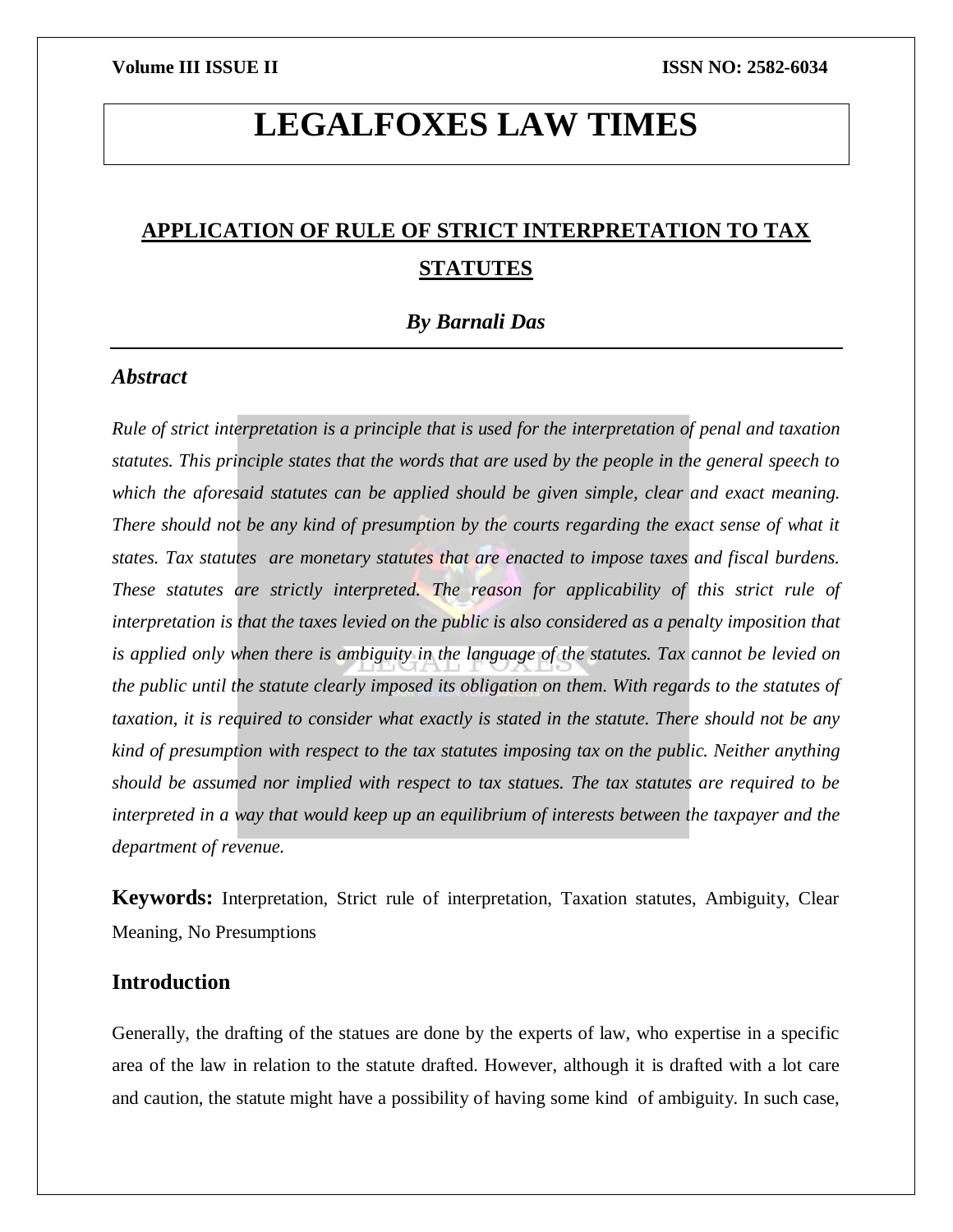it is the responsibility of the Courts to resolve such ambiguity by interpretation of the statute. The laws of taxation in India are very compound, elaborate and difficult to understand by the general public on whom the tax is levied upon. The language used in the statutes are are not easy and straightforward. It contains several sections which further contains several sub-sections, some clauses and also sub-clauses. The tax statutes also consists of certain deemed to be provisions. Some of the words or expressions in the statute are elongated by mode of Explanations and is reduced by means of proviso, at times several provisos and explanations that do not mean the same. The applicability of the laws in practical is very much distinct from it being drafted and its enforcement. The interpretation of the laws enacted by the legislature is the duty of the judiciary and also the application of the law based on various cases.

The interpretation of the statutes needs to change with respect to the changes in the socio economic and political situations of the community<sup>1</sup>. The legislative body is not capable of keeping up with the changes takes place in society or foresee the circumstances that may arise in a case. Therefore, the responsibility of interpreting the statutes with respect to the requirements of today's society and based on the circumstances of various cases befalls on the Courts. When the courts interpret the taxation statutes, it applies some principles of interpretation. The rule of strict interpretation is one of these principle that is applicable while interpreting tax statutes. As per this rule, the words which are ambiguous is given their plain and exact meaning and there isn't any kind of presumptions or assumptions made by the Courts.

### **Rule of Strict Interpretation of Statutes**

 $\overline{a}$ 

The rule of the strict interpretation is a principle of interpretation that is applicable while interpreting taxation and penal statutes. This principle states that the words that are used by the people in the general speech to which the aforesaid statutes can be applied should be given simple, clear and exact meaning. There should not be any kind of presumption by the courts<sup>2</sup> regarding the exact sense of what it states. The Courts can neither presume that a specific meaning is the intendment of the legislation nor under the impression of a possibility of

<sup>1</sup> Diganth Raj Sehgal, *Interpretation of Taxation Statute*, iPleaders: Intelligent Legal Solutions, (2020) <https://blog.ipleaders.in/interpretation-taxation-statute/>

<sup>&</sup>lt;sup>2</sup> Prof. T. Bhattacharyya, The Interpretation of Statutes,  $150 (11<sup>th</sup>$  ed.,  $2020$ ).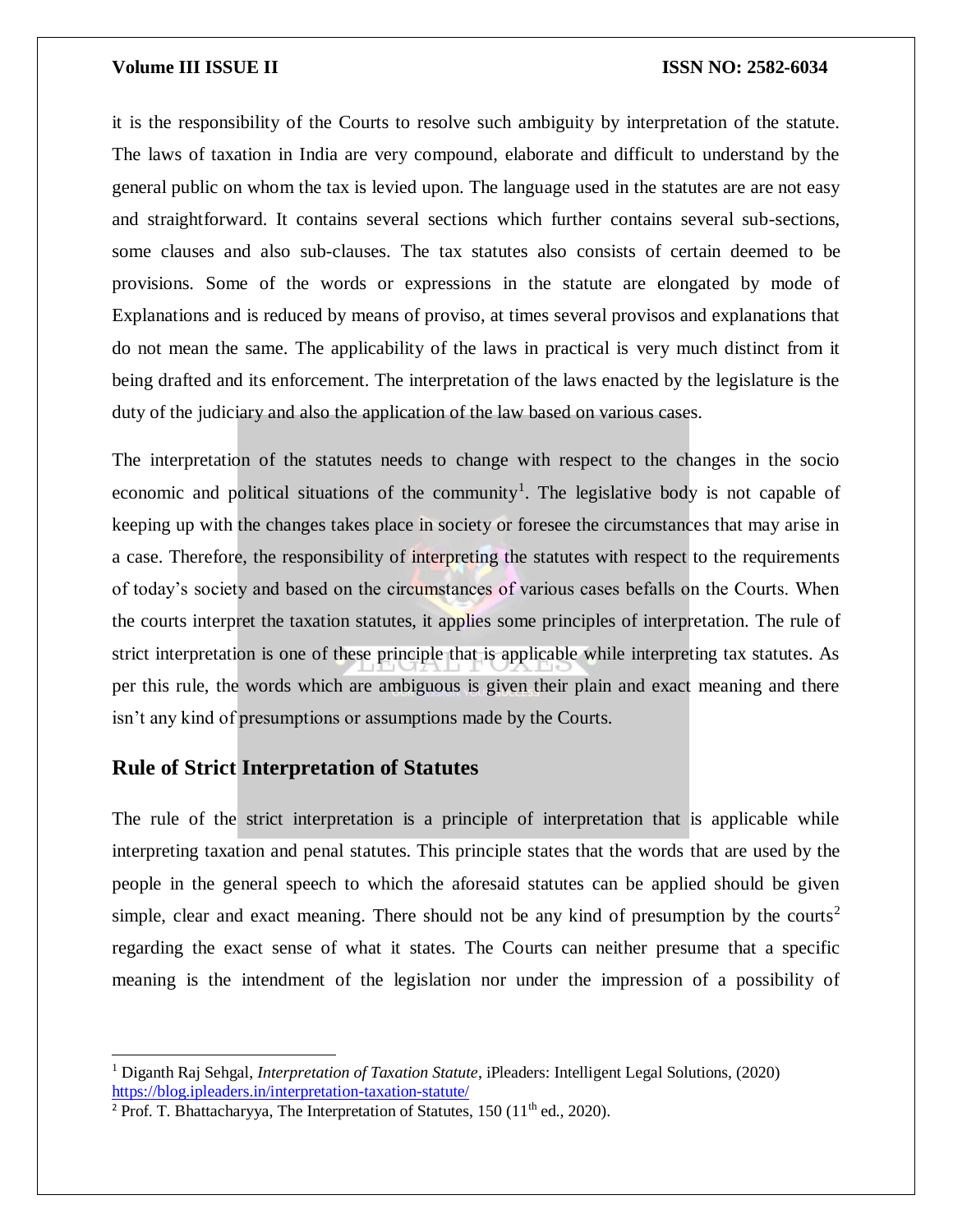intendment of legislation, interpret a statute which is ambiguous and the circumstantial explanation could not be recognized.

The principle of strict interpretation of statutes is against the expansion of the law based on suggestions, hints, insinuation or equitable considerations and limits its working to the litigation of cases that completely clearly falls under the words of the statutes along with not going against and maintaining the intendment of the legislation. This principle aims to clear and remove all the reasonable doubts that may arise during the application of the statutes in a specific case.

The term 'strict interpretation' interpretation is an ambiguous expression as the term mean either literal or narrow. If the provision of a statute is ambiguous and has more than one meaning then one of them is of a wider aspect as compared to the other one and the one having the strict or narrow aspect may not compulsorily be the strict or literal aspect. Expect for when it is given otherwise, the identical words or expressions should be interpreted all over the statute in the identical aspect and with regards to the former statutes there must be consideration to the present day meaning considering there were not any changes with the time passed.

### **Reasons for Applicability of the Strict Rule of Interpretation of Tax Statutes**

Taxation is a practice of forcefully extracting money from a taxpayer without having any kind of guaranteed profit by the sovereign authority of a nation. Tax is a fiscal burden levied upon the public due to which it is somewhat regarded as a penalty<sup>3</sup> that is paid by the assessee and exploited by the legal authority. Therefore, until and unless the tax levied on the people is completely approved and supported by the law, none of the taxpayers would be pay their taxes.

The tax laws are a monetary statute whose enactment is based either on the method of trail and error or the method of experimenting. The drafting approach of the Income-Tax Act gives rise to a high possibility of litigation. In India, there are many and various cases of tax evasion and tax avoidance. It is not feasible for the legislative body to foresee all the circumstances that could possibly arise in various cases thereafter enacting a law. There is a high possibility of taking advantage of any kind of flaw or deficiency in the statute as an escape clause and not be liable to

 $\overline{a}$ 

<sup>&</sup>lt;sup>3</sup> Prof. T. Bhattacharyya, The Interpretation of Statutes,  $150 (11<sup>th</sup>$  ed.,  $2020$ ).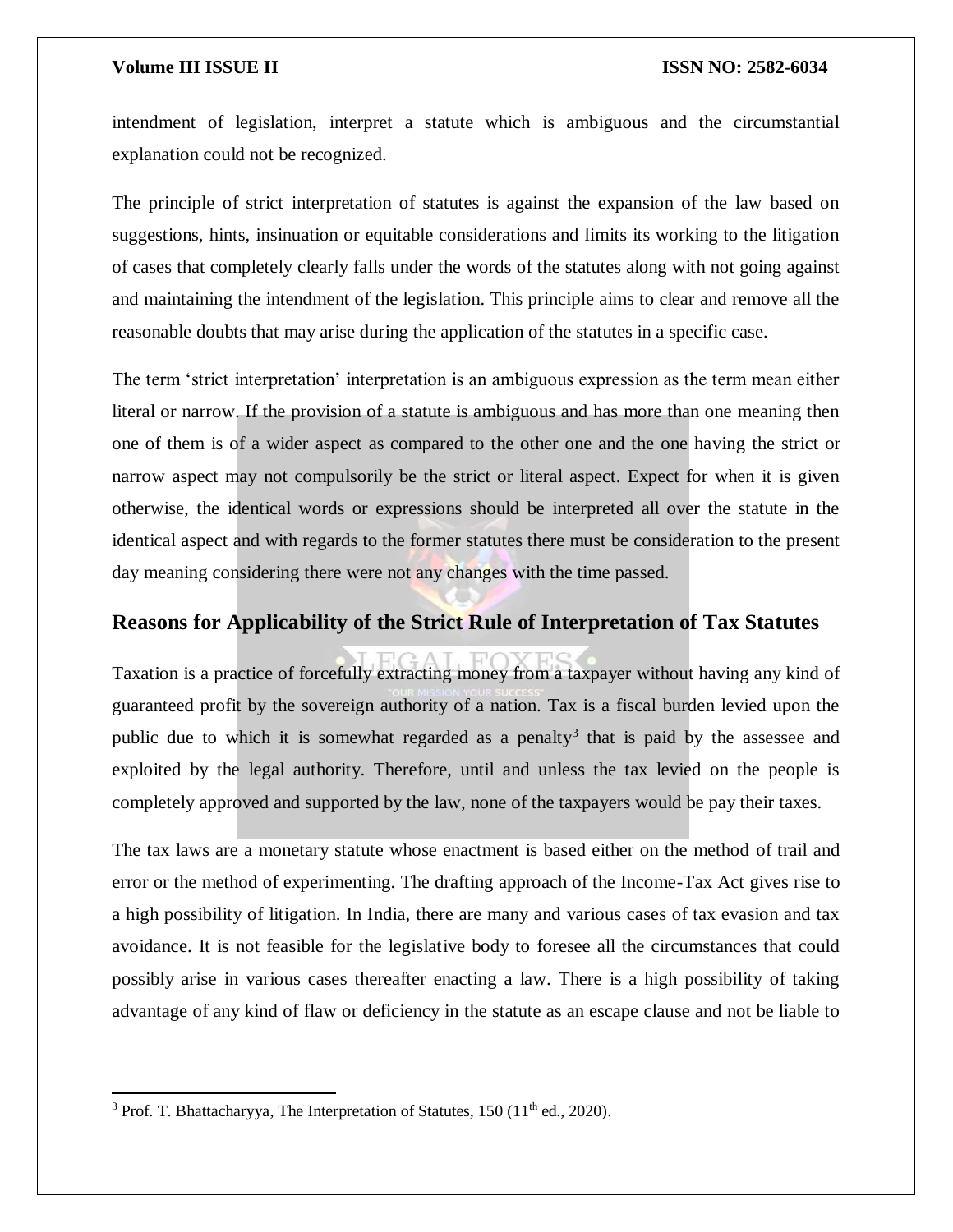pay the taxes. Due to the fact that the practice of taxation is a financial burden on the taxpayers, they get the advantage of benefit of doubt whenever there is any kind of discrepancy.

The rule of strict interpretation is applied to taxing statutes without digging into the outcome of a case in order for the Courts to interpret the statutes in simple and clear language. There should not be any kind of presumption in taxation. It is not the true intention of the legislative body to levy any taxes on the people until and unless it is the clearly and particularly stated. Therefore, it is the responsibility of the legislative body or sub-ordinate authorities to make amendments and explanations to deal with the escape clauses.

Therefore, the tax statutes are interpreted into the exact meaning of the words or expressions and as well as in certain cases when it results in two or more interpretations then the interpretation which is in advantageous to the taxpayer is taken into account. Except for clear and direct interpretation of words being used in the tax statute imposing liability on the assessee, it is not possible to levy the burden of paying the taxes as well as paying it within the definite time and in a proper manner.

### **Limitations To the Rule of Strict Interpretation of Tax Statutes**

Nevertheless, the rule of strict interpretation of tax statutes do not apply to those cases in which the subject matter of the litigation clearly comes under the words of a provision of a statute. In such cases the Courts cannot steer clear of the tax by applying a limited interpretation on grounds such as that the tax levied is too much and/ or is oppressive in nature. This principle do not contradict the application of the proper-settled principle that a person claiming exemptions under a statute is required to prove that he is entitled to claim it<sup>4</sup>. This is also applicable to exemptions in tax statutes. The court that deals with the cases related to tax statutes should not have any presumption in benevolence to any exceptional benefit for tax exemptions.

The rule of strict interpretation of tax statutes is applicable to the charging section of the tax statutes and is not applicable to its machinery sections which are the sections that mention the procedures of collection and methods of calculation of the taxes levied on the taxpayers by the

 $\overline{a}$ <sup>4</sup> NikhilP\_ilnu, *Interpretation of taxing statute as strict construction and exemption*, Legal Service India [http://www.legalservicesindia.com/article/1451/Interpretation-of-taxing-statute-as-strict-construction-and](http://www.legalservicesindia.com/article/1451/Interpretation-of-taxing-statute-as-strict-construction-and-exemption.html)[exemption.html](http://www.legalservicesindia.com/article/1451/Interpretation-of-taxing-statute-as-strict-construction-and-exemption.html)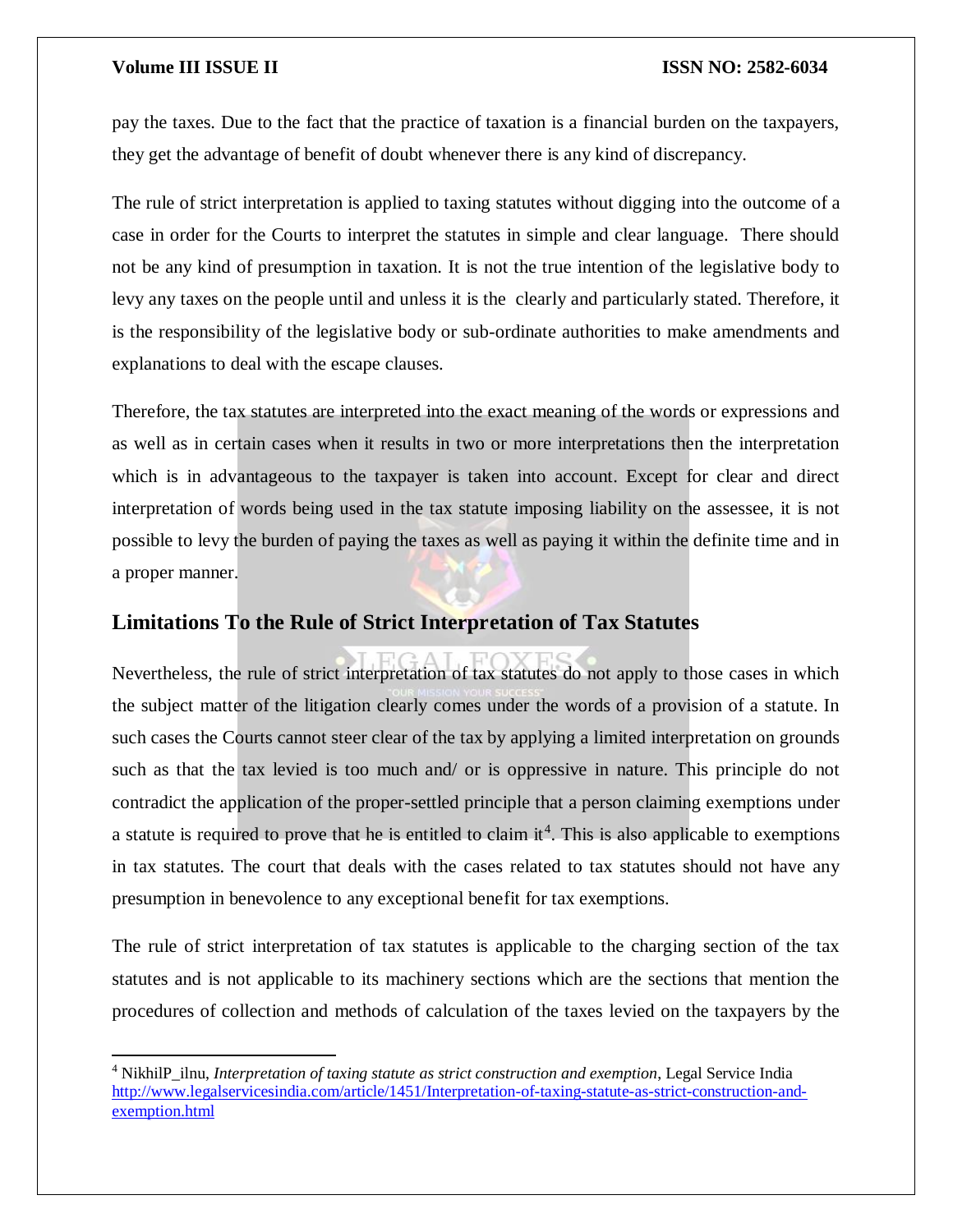government<sup>5</sup>. These sections are interpreted according to the other principles of interpretation. However, while interpreting these section, it should be strictly noted that its interpretation should help put into force the liability that has been inflicted by the charging section of the statute as well contribute to the working of the machinery of the statute.

## **Cases Related to Application of the Rule of Strict Interpretation of Tax Statutes**

In the case of *Bharti Telecom Ltd. v. The Commissioner of Customs<sup>6</sup>*, the apex court held that the provision stated in the notification which was dated 10.01.1997 and was proceeded under the Central Exercise and Salt Act, 1944 in order to deposit the interest within a particular date is required to be strictly interpreted only as per the way dated on the notification and not based on anything else. The principle clearly states that the taxation statutes has no place for intendment as well as consideration is to be given to the exact meaning of the terms mentioned in the statute.

In the case of *Commissioner of Customs (Import), Mumbai v. M/s. Dilip Kumar and Company and others<sup>7</sup>* the SC at the time of interpretation of section 2 and 3 of the Custom Tariff Act, 1975 held that the rule of strict interpretation is applicable to the ambiguity in exemption notification. The taxpayer has the burden of proof to establish that he is entitled to claim the exemption. When there is any ambiguity in the provision of tax then the advantage should be given to the taxpayer. However, when there is any ambiguity in the exemption provision, the advantage is strictly interpreted in favour of the revenue department.

### **Conclusion**

 $\overline{\phantom{a}}$ 

Considering the strict interpretation of the tax statutes, the legislative body need to make sure that the language used in the statute is simple, understandable and having a broader aspect that would include all the subject matters upon which the tax is to be levied. The terms and explanations in a statute should be enacted with due caution and with respect to worldly knowledge and experience and culture in order to steer clear of any kind of ambiguity. At the

<sup>5</sup> Hemant More, *Strict Construction of Taxing Statutes*, The Fact Factor, (December 11, 2020) <https://thefactfactor.com/interpretation-of-statutes/strict-construction-of-taxing-statutes/15660/>

<sup>&</sup>lt;sup>6</sup> Bharti Telecom Ltd. v. The Commissioner of Customs, AIR 2002 SC 74 (India)

<sup>&</sup>lt;sup>7</sup> Commissioner of Customs (Import), Mumbai v. M/s. Dilip Kumar and Company and others, AIR 2018 SC 3606 (India)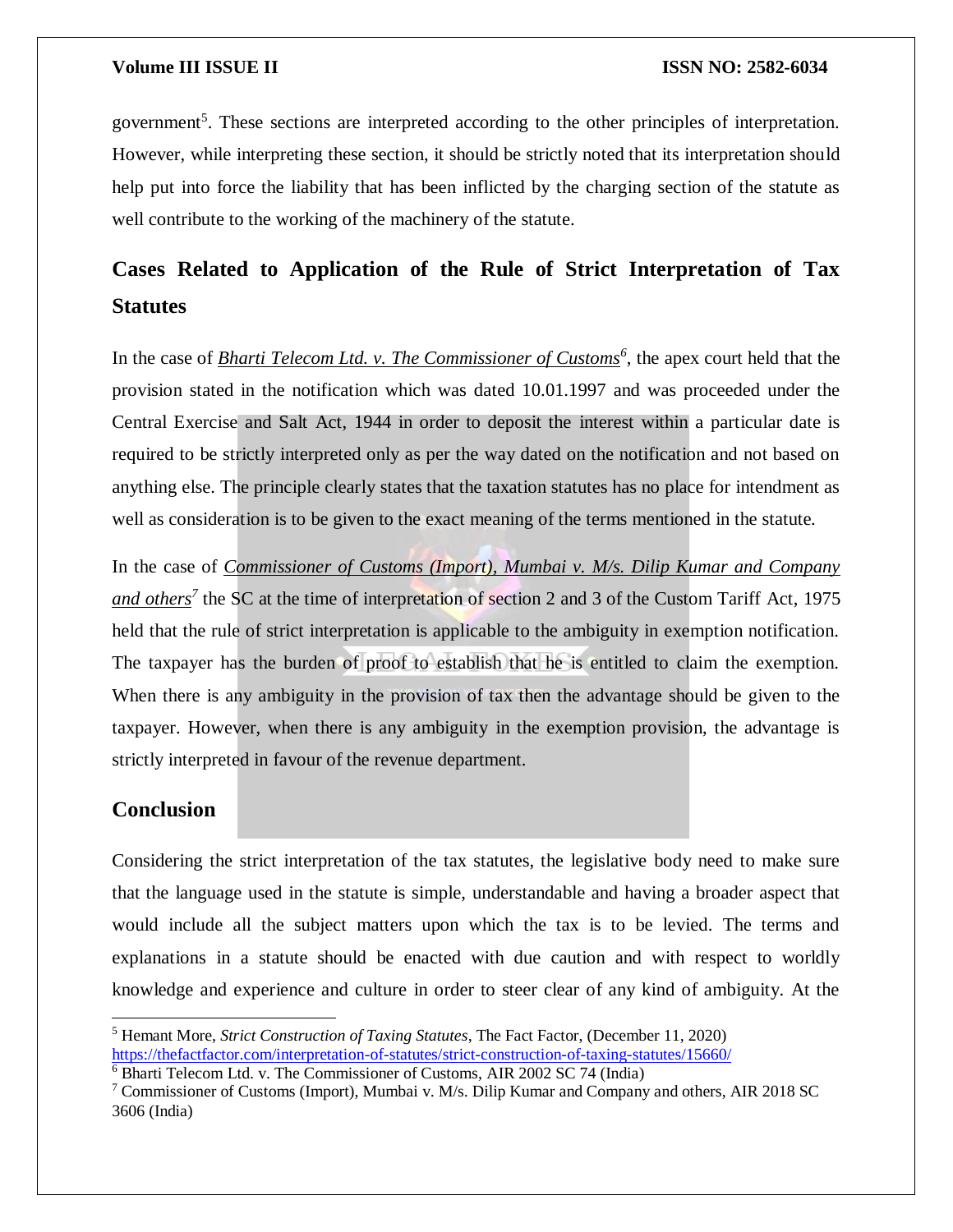time of drafting of the statutes the suggestion and help of the legal experts who act or handle regularly cases related to these laws should be taken into consideration as it can be assumed that these people would have a better knowledge and understanding of the difficulties and complexities that may arise and help in the drafting of the statute that would resolve the issues arising with to these difficulties. The suggestion and experience of charted accountants, lawyers and officers dealing with taxation and the tax department who have proper experience and knowledge must be taken into consideration at the time of drafting a statute. When there are escape clauses in an enacted tax statutes , the intendment of enacting the statute fails and it leads to collapsing of the entire statute.

It can be concluded that the tax levied on the assessee is a fiscal burden on them due to which it is necessary for the tax statutes to be strictly interpreted as well as there should be any kind of interpretation based on any presumptions or assumptions in relation to the intendment of the legislation. There should not be allowance of any kind of adding or subtracting to the charging sections in order to neither fulfill the spirit of the statute nor to achieve the intendment of the legislation. The tax statutes are required to be interpreted in a way that would keep up an equilibrium of interests between the taxpayer and the department of revenue.

It is not the responsibility of the Courts to just blindly and strictly apply the tax statutes. However, it its duty to consider whether the transactional activities of the the taxpayer results in tax evasion, tax avoidance or it was simply tax planning. In cases where the taxpayer knowingly carries out the complicated and composite transactions for paying the taxes with the intention to escape the liability to pay taxes and cheat the taxation system, the Courts in order to interpret in a fair, just and reasonable nature needs to interpret in support of the revenue and become precedents for Indian legal system of interpretation of tax statutes.

#### **References**

- Prof. T. Bhattacharyya, The Interpretation of Statutes, (11th ed., 2020).
- <https://blog.ipleaders.in/interpretation-taxation-statute/>
- [http://www.legalservicesindia.com/article/1451/Interpretation-of-taxing-statute-as-strict](http://www.legalservicesindia.com/article/1451/Interpretation-of-taxing-statute-as-strict-construction-and-exemption.html)[construction-and-exemption.html](http://www.legalservicesindia.com/article/1451/Interpretation-of-taxing-statute-as-strict-construction-and-exemption.html)